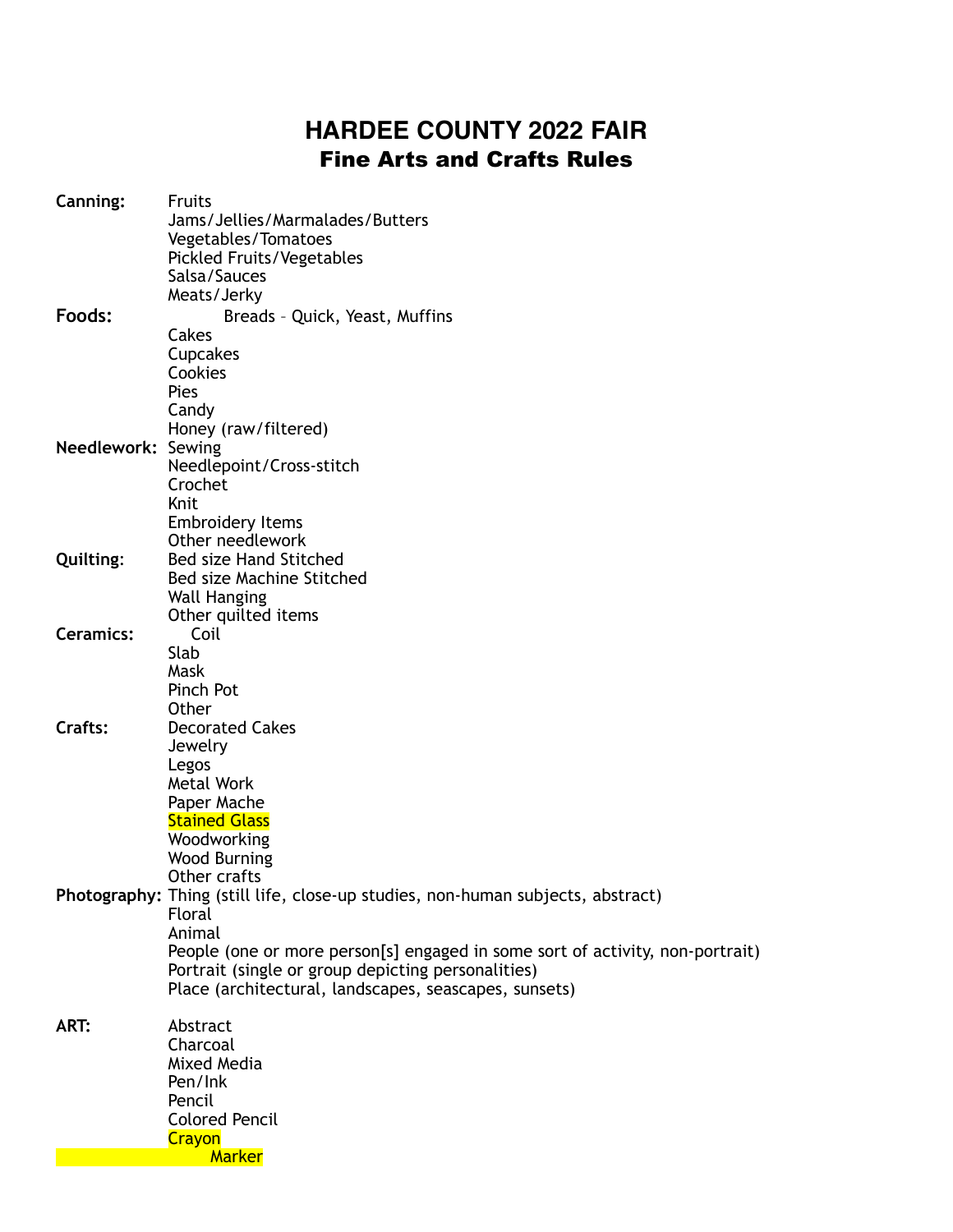Pastels Acrylic Watercolor Graphic Design

**Age Groups: B -** Pre-K-2nd **I** - 3rd-5th **J** - Jr. High **H -** High School **A -** Adult

- 
- 1. Participation is open to anyone living in Hardee County (including part-time residents) or working fulltime or attending school in Hardee County.
- **2.** All exhibits should be brought to the exhibit hall between **10 AM and 2:00 PM on Saturday, February 12, 2022.** No late entries will be accepted or displayed.
- 3. All exhibits will be **required** to remain on display until Sunday, February 27th. Exhibits must be picked up **1:00 to 3:00 PM on Sunday**. The Hardee County Fair will not be responsible for items left beyond that point. Early removal or failure to pick up entry may result is forfeiture of any premium earned. Any entries not claimed by June 1st of the same year will be recycled, disposed or donated by the Fair Board as it sees fit. Some items may be selected for further display at the Fair Board's discretion and with the exhibitor's permission.
- 4. All entries must be clean, in good condition, and not previously entered. Each entry must be labeled on the back with the name, address and phone number of the person who made it. All entries are subject to Fair Board approval.
- 5. All **canned products** must be in standard canning jars (half-pint, pint or quart). *Two jars must be entered of each variety (one for looks and display, the second for tasting [qt., pt., ½ pt. or ¼ pt.])***.** Jars must be clean and no rust apparent on rings or lids. Jerky should be in plastic bag and also have two amounts, one for tasting and one for display. Judging will be based on: taste, texture, and appearance.
- 6. **Bread** categories must consist of four muffins or one loaf on a plate and covered with clear plastic wrap. *Two should be brought in – one for display and one for tasting*. Judging will be based on: taste, texture, and appearance.
- 7. **Pies and Cakes** must be on a plate, covered with clear plastic wrap and should be accompanied by an attached 3x5 recipe card (*Only one cake or pie is required*). **Honey** must be in standard canning jars (half-pint, pint or quart). *Two jars must be entered of each variety (one for looks and display, the second for tasting [qt., pt., ½ pt. or ¼ pt.])***.** Jars must be clean and no rust apparent on rings or lids. Judging will be on, clarity, taste, and color.

**Cupcakes, Cookies and Candy** must be on a plate with at least 6 pieces, covered with clear plastic wrap and should be accompanied by an attached 3x5 recipe card. *Two should be brought in – one for display and one for tasting*. Judging will be based on taste, appearance and texture.

- 8. **Cake Decorating** can be done on either Styrofoam or real cake. It will not be tasted.
- 9. **Photography** must be an *8x10* print matted on **heavy** black material. Borders should allow for display and be no larger than 11x14. *Only one entry per subcategory will be accepted (6 subcategories*). The photographs should have been taken during the previous year and not obtained from another source (i.e. Facebook, Internet, another photographer, etc.)
- 10. **Paintings** must be original work, not reprints. They may be framed or unframed and mounted on stretcher frames with hanging wire securely fastened on back.
- 11. **Art** must be matted on heavy black material. Borders should allow for display. No more than **2** entries per person in any one subcategory will be accepted.
- 12. Exhibitors should be non-professional artists residing full or part-time in Hardee County or working fulltime or attending school in Hardee County.